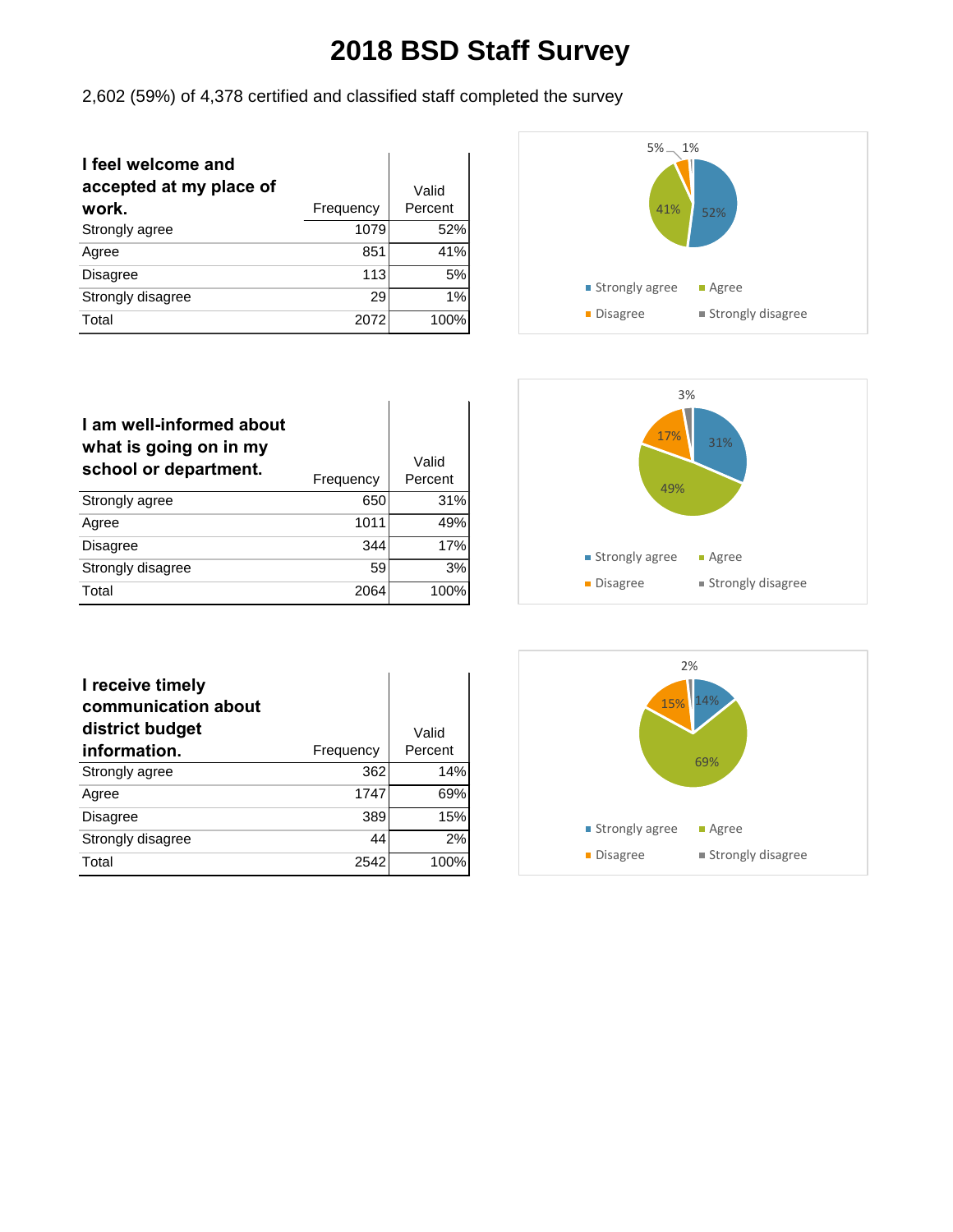| <b>Compared to last year, I</b><br>feel better informed about<br>what is happening in the<br>District. <sup>2</sup> | Frequency | Valid<br>Percent |
|---------------------------------------------------------------------------------------------------------------------|-----------|------------------|
| Strongly agree                                                                                                      | 105       | 10%              |
| Agree                                                                                                               | 681       | 67%              |
| <b>Disagree</b>                                                                                                     | 206       | 20%              |
| Strongly disagree                                                                                                   | 23        | 2%               |
| Total                                                                                                               | 1015      | 100%             |



| I generally feel safe at my<br>school or department this<br>year. | Frequency | Valid<br>Percent |
|-------------------------------------------------------------------|-----------|------------------|
| <b>Strongly Agree</b>                                             | 904       | 44%              |
| Agree                                                             | 958       | 46%              |
| <b>Disagree</b>                                                   | 164       | 8%               |
| <b>Strongly Disagree</b>                                          | 46        | 2%               |
| Total                                                             | 2072      | 100%             |



| The 5D+ Instructional<br><b>Framework and the</b><br>feedback I have received<br>from my principal on the<br>framework has helped me<br>improve my instructional |           |                  |
|------------------------------------------------------------------------------------------------------------------------------------------------------------------|-----------|------------------|
| practices. <sup>1</sup>                                                                                                                                          | Frequency | Valid<br>Percent |
| Strongly agree                                                                                                                                                   | 111       | 10%              |
| Agree                                                                                                                                                            | 572       | 50%              |
| <b>Disagree</b>                                                                                                                                                  | 321       | 28%              |
| Strongly disagree                                                                                                                                                | 149       | 13%              |
| Total                                                                                                                                                            | 1153      | 100%             |

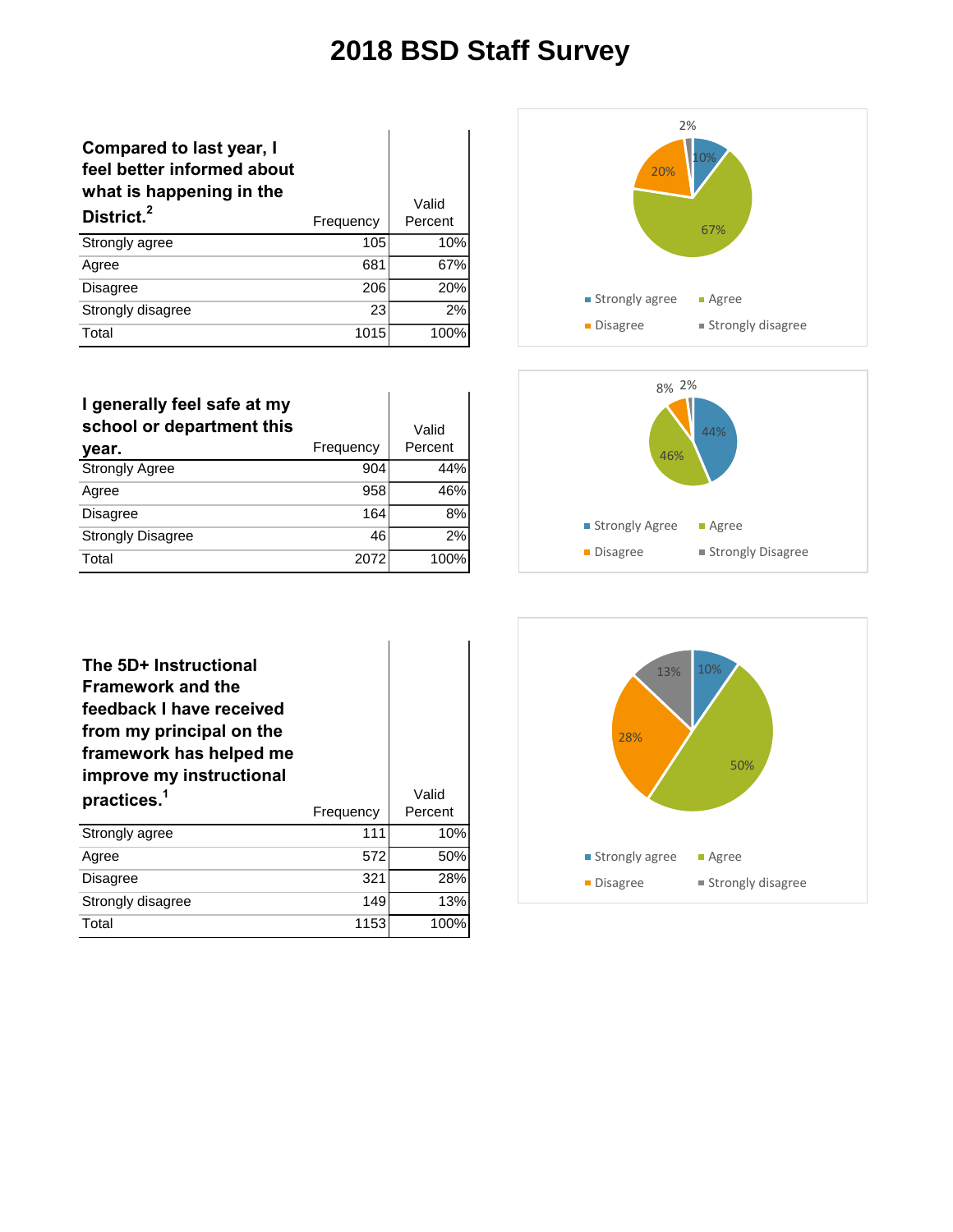| There are opportunities<br>for my voice to be heard in<br>school-wide decisions. | Frequency | Valid<br>Percent |
|----------------------------------------------------------------------------------|-----------|------------------|
| Strongly agree                                                                   | 547       | 27%              |
| Agree                                                                            | 954       | 46%              |
| <b>Disagree</b>                                                                  | 439       | 21%              |
| Strongly disagree                                                                | 120       | 6%               |
| Total                                                                            | 2060      | 100%             |



|                                 |           | Valid   |
|---------------------------------|-----------|---------|
| My work is valued. <sup>2</sup> | Frequency | Percent |
| Strongly agree                  | 298       | 34%     |
| Agree                           | 466       | 53%     |
| Disagree                        | 93        | 11%     |
| Strongly disagree               | 23        | 3%      |
| Total                           | 880       | 100%    |



| I have the knowledge and<br>skills to do my job well. <sup>2</sup> | Frequency | Valid<br>Percent |
|--------------------------------------------------------------------|-----------|------------------|
| Strongly agree                                                     | 473       | 53%              |
| Agree                                                              | 398       | 44%              |
| <b>Disagree</b>                                                    | 18        | 2%               |
| Strongly disagree                                                  | 6         | 1%               |
| Total                                                              | 895       | 100%             |

| I feel supported in my   |           | Valid   |
|--------------------------|-----------|---------|
| work. <sup>2</sup>       | Frequency | Percent |
| Strongly agree           | 326       | 37%     |
| Agree                    | 424       | 48%     |
| <b>Disagree</b>          | 112       | 13%     |
| <b>Strongly Disagree</b> | 27        | 3%      |
| Total                    | 889       | 100%    |



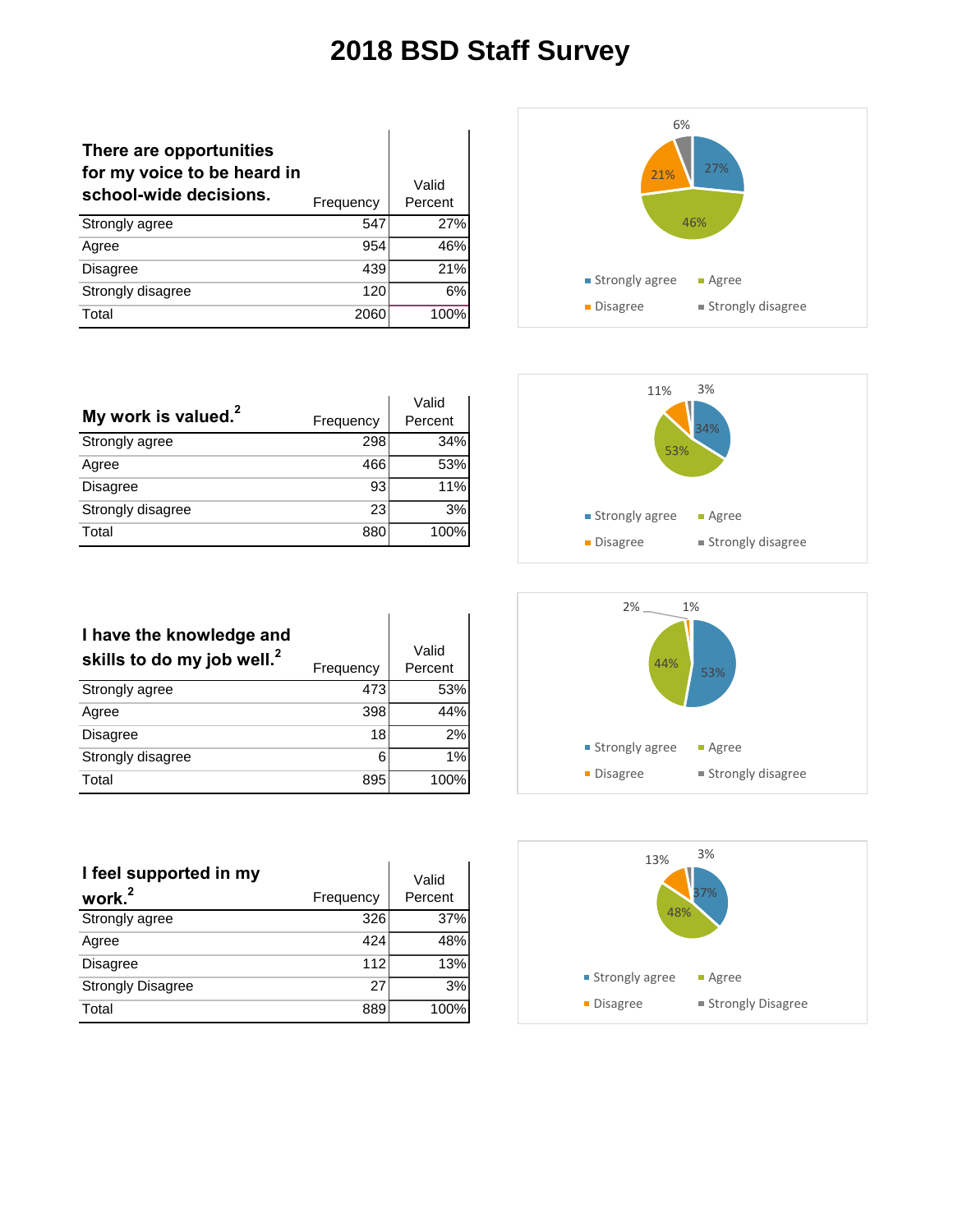| My work supports the<br>District goal and the |           | Valid   |
|-----------------------------------------------|-----------|---------|
| Strategic Plan. <sup>2</sup>                  | Frequency | Percent |
| Strongly agree                                | 305       | 30%     |
| Agree                                         | 652       | 64%     |
| <b>Disagree</b>                               | 54        | 5%      |
| <b>Strongly Disagree</b>                      | 10        | 1%      |
| Total                                         | 1021      | 100%    |



| My school or department<br>has the necessary<br>technology available to<br>support my work. | Frequency | Valid<br>Percent |
|---------------------------------------------------------------------------------------------|-----------|------------------|
| Strongly agree                                                                              | 747       | 36%              |
| Agree                                                                                       | 1069      | 52%              |
| <b>Disagree</b>                                                                             | 197       | 10%              |
| Strongly disagree                                                                           | 48        | 2%               |
| Total                                                                                       | 2061      | 100%             |



| I have easy access to data<br>to identify student<br>learning needs and<br>monitor student growth. <sup>1</sup> | Frequency | Valid<br>Percent |
|-----------------------------------------------------------------------------------------------------------------|-----------|------------------|
| Strongly agree                                                                                                  | 320       | 27%              |
| Agree                                                                                                           | 715       | 61%              |
| <b>Disagree</b>                                                                                                 | 120       | 10%              |
| Strongly disagree                                                                                               | 11        | 1%               |
| Total                                                                                                           | 1166      | 100%             |

| How many minutes per<br>day do you provide for<br>students to move during<br>instruction in your<br>classroom? $1,3$ | <b>Frequenc</b><br>ν |
|----------------------------------------------------------------------------------------------------------------------|----------------------|
| Average minutes                                                                                                      | 22                   |
| Total responses                                                                                                      | 385                  |



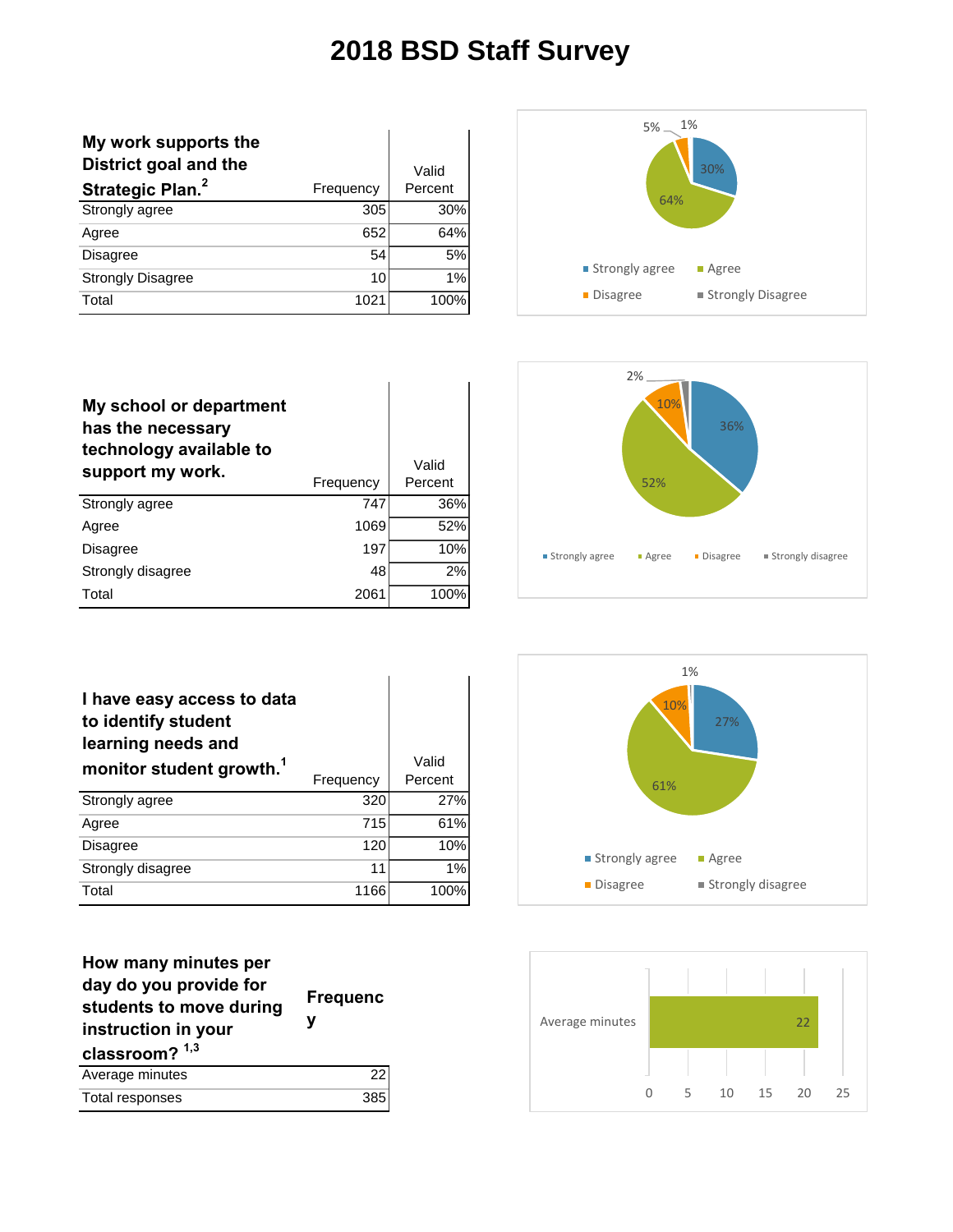| I feel confident in my              | Very      | Somewhat  | <b>Not</b> |
|-------------------------------------|-----------|-----------|------------|
| ability to <sup>1</sup>             | confident | confident | confident  |
| Teach to the assigned learning      | 87%       | 13%       | 1%         |
| targets                             |           |           |            |
| Align assessments to learning       | 82%       | 18%       | 1%         |
| targets                             |           |           |            |
| Use formative assessment            | 81%       | 18%       | 1%         |
| process to monitor/ adjust          |           |           |            |
| classroom                           |           |           |            |
| Collect evidence around a learning  | 82%       | 17%       | 1%         |
| target(s)                           |           |           |            |
| Accurately report achievement       | 78%       | 21%       | 2%         |
| relative to learning targets        |           |           |            |
| Provide differentiation strategies  | 46%       | 50%       | 4%         |
| for ELL students                    |           |           |            |
| Differentiate instruction           | 59%       | 38%       | 3%         |
| Use data to identify learning needs | 70%       | 28%       | 1%         |
| and implement instruction           |           |           |            |
|                                     |           |           |            |
| Integrate technology into           | 49%       | 47%       | 4%         |
| instruction                         |           |           |            |
| Use culturally relevant teaching    | 61%       | 37%       | 2%         |
| practices                           |           |           |            |

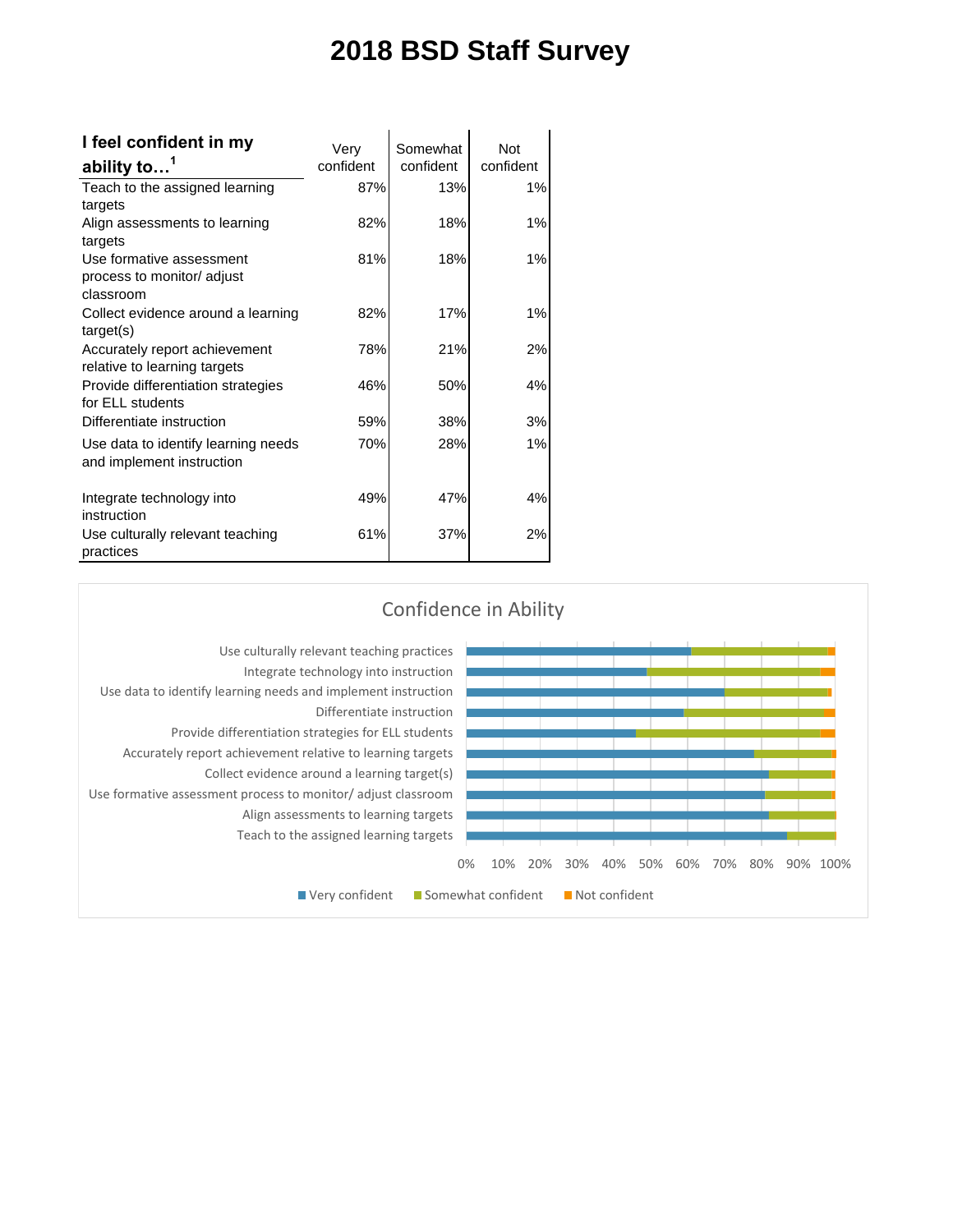| <b>Wednesday teacher-</b><br>directed collaboration is<br>improving my practice. <sup>1</sup> | Frequency | Valid<br>Percent |
|-----------------------------------------------------------------------------------------------|-----------|------------------|
| Strongly agree                                                                                | 409       | 35%              |
| Agree                                                                                         | 531       | 46%              |
| <b>Disagree</b>                                                                               | 128       | 11%              |
| Strongly disagree                                                                             | 69        | 6%               |
| N/A                                                                                           | 22        | 2%               |
| Total                                                                                         | 1159      | 100%             |



| Wednesday administrator-<br>directed collaboration is<br>improving my practice. <sup>1</sup> | Frequency | Valid<br>Percent |
|----------------------------------------------------------------------------------------------|-----------|------------------|
| Strongly agree                                                                               | 128       | 11%              |
| Agree                                                                                        | 507       | 44%              |
| <b>Disagree</b>                                                                              | 323       | 28%              |
| Strongly disagree                                                                            | 169       | 15%              |
| N/A                                                                                          | 30        | 3%               |
| Total                                                                                        | 1157      | 100%             |



| <b>Wednesday Week 3</b><br>professional development<br>is improving my practice. <sup>1</sup> | Frequency | Valid<br>Percent |
|-----------------------------------------------------------------------------------------------|-----------|------------------|
| Strongly agree                                                                                | 285       | 25%              |
| Agree                                                                                         | 562       | 49%              |
| <b>Disagree</b>                                                                               | 174       | 15%              |
| Strongly disagree                                                                             | 77        | 7%               |
| N/A                                                                                           | 58        | 5%               |
| Total                                                                                         | 1156      | 100%             |

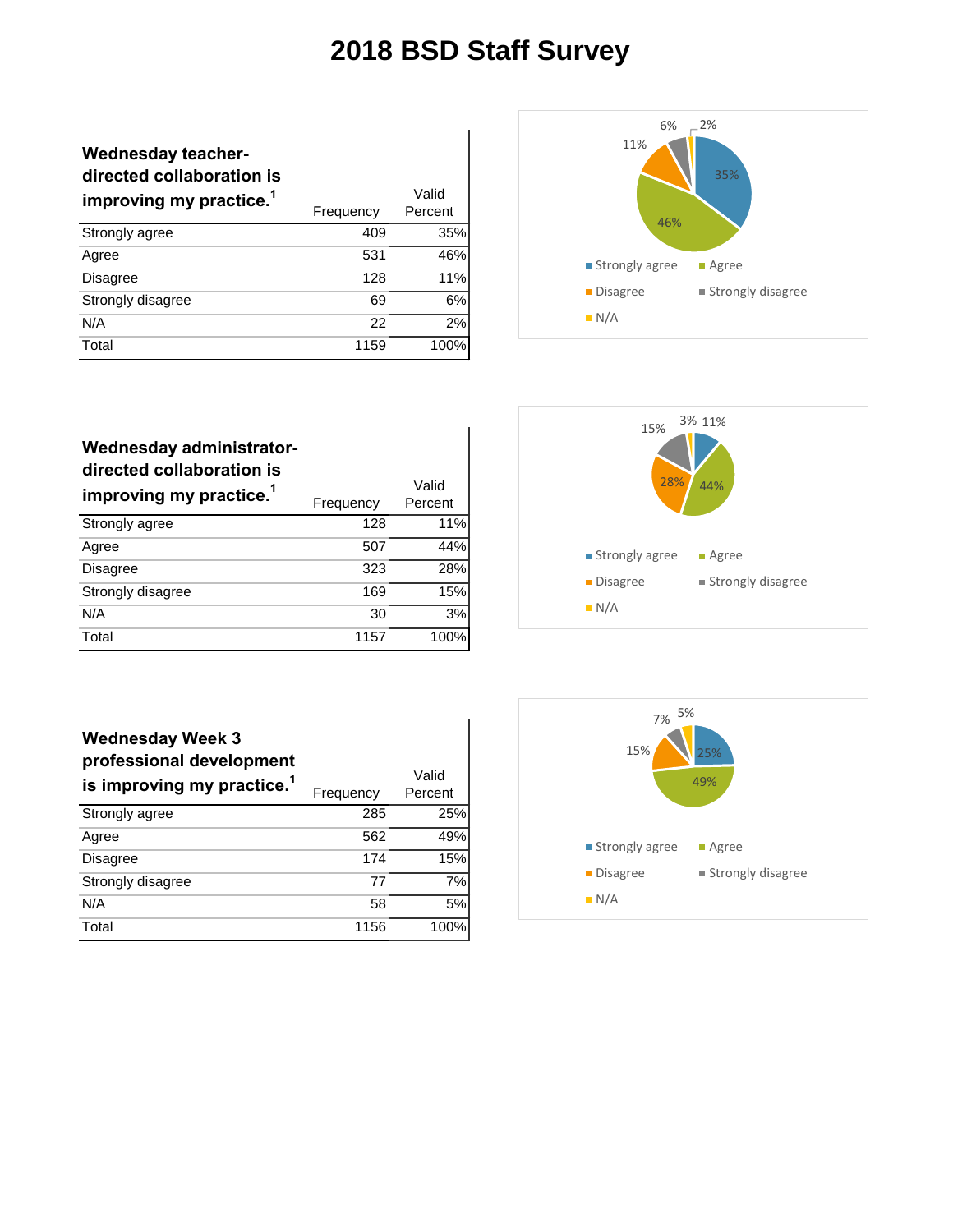| I have sufficient time to |           |         |
|---------------------------|-----------|---------|
| collaborate with my       |           | Valid   |
| colleagues. <sup>1</sup>  | Frequency | Percent |
| Strongly agree            | 244       | 21%     |
| Agree                     | 690       | 60%     |
| <b>Disagree</b>           | 191       | 16%     |
| Strongly disagree         | 33        | 3%      |
| Total                     | 1158      | 100%    |



| The performance of my<br>students has improved as<br>a result of having time to<br>collaborate with my |           | Valid   |
|--------------------------------------------------------------------------------------------------------|-----------|---------|
| peers. <sup>1</sup>                                                                                    | Frequency | Percent |
| Strongly agree                                                                                         | 288       | 25%     |
| Agree                                                                                                  | 510       | 44%     |
| <b>Disagree</b>                                                                                        | 168       | 15%     |
| Strongly disagree                                                                                      | 89        | 8%      |
| N/A                                                                                                    | 96        | 8%      |
| Total                                                                                                  | 1151      | 100%    |



| The district- or school-<br>level professional<br>development I participated<br>in this year (outside of<br><b>Wednesday Early Release)</b><br>has improved my<br>instructional practice. <sup>1</sup> | Frequency | Valid<br>Percent |
|--------------------------------------------------------------------------------------------------------------------------------------------------------------------------------------------------------|-----------|------------------|
| Strongly agree                                                                                                                                                                                         | 204       | 18%              |
| Agree                                                                                                                                                                                                  | 695       | 60%              |
| <b>Disagree</b>                                                                                                                                                                                        | 147       | 13%              |
| Strongly disagree                                                                                                                                                                                      | 31        | 3%               |
| I have not participated in district-<br>or school-level PD outside of<br>Wednesday Early Release.                                                                                                      | 74        | 6%               |
| Total                                                                                                                                                                                                  | 1151      | 100%             |

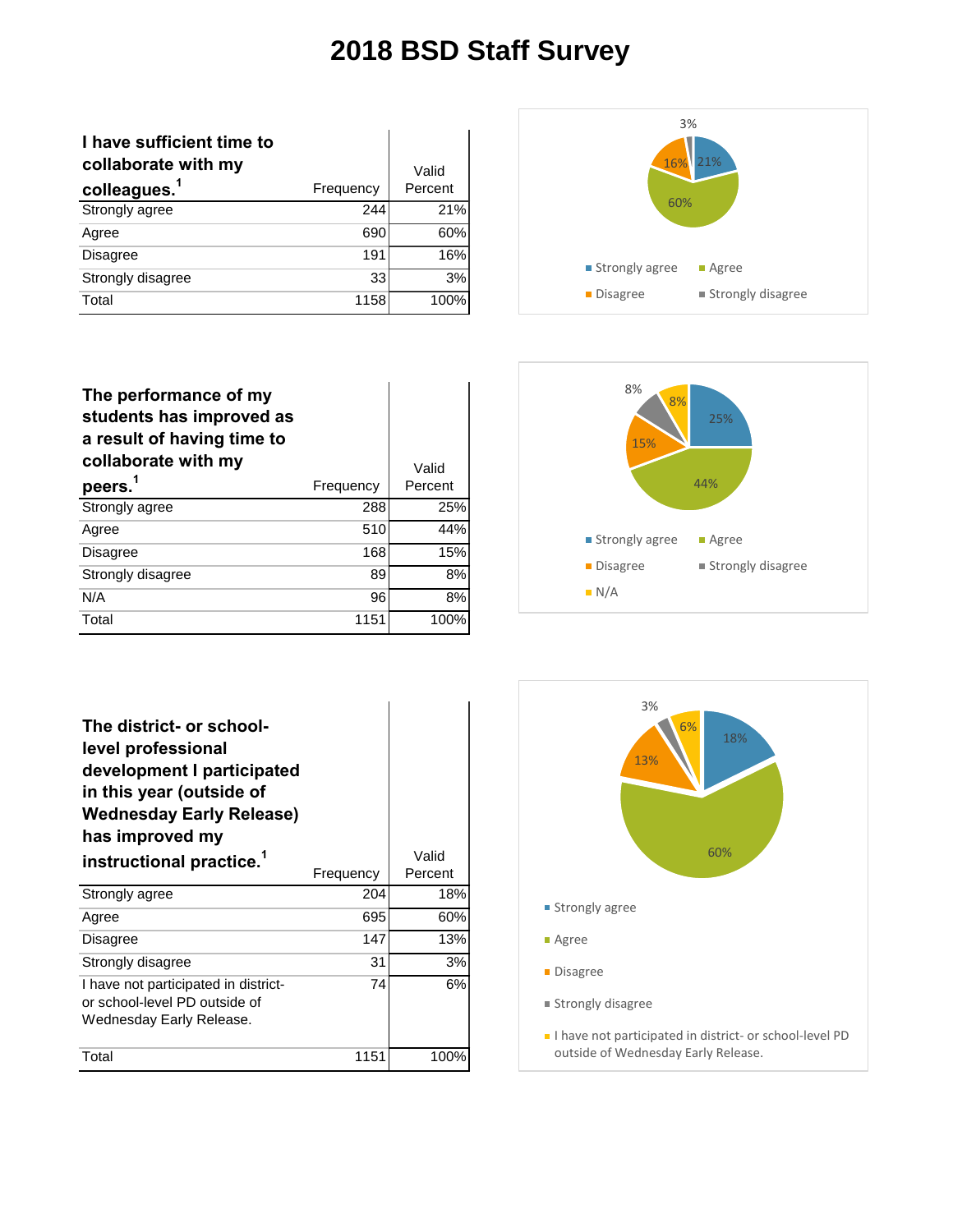Valid

#### **There have been opportunities for me to participate in Wednesday Early Release professional development.<sup>2</sup>** Frequency Percent Strongly agree 172 24% Agree 316 44% Disagree 153 21% Strongly disagree 76 76 11%



| Have you participated in<br>(as participant or leader)<br>in a Wednesday Early<br><b>Release professional</b> |           |                  |
|---------------------------------------------------------------------------------------------------------------|-----------|------------------|
| development? <sup>2</sup>                                                                                     | Frequency | Valid<br>Percent |
| Yes                                                                                                           | 380       | 76%              |
| <b>No</b>                                                                                                     | 117       | 24%              |
| Total                                                                                                         | 497       |                  |

Total 717 100%

| <b>Participation in Early</b><br><b>Release professional</b><br>development is improving |           | Valid   |
|------------------------------------------------------------------------------------------|-----------|---------|
| my work. <sup>2</sup>                                                                    | Frequency | Percent |
| Strongly agree                                                                           | 68        | 18%     |
| Agree                                                                                    | 255       | 67%     |
| <b>Disagree</b>                                                                          | 52        | 14%     |
| Strongly disagree                                                                        | 4         | 1%      |
| Total                                                                                    | 379       | 100%    |